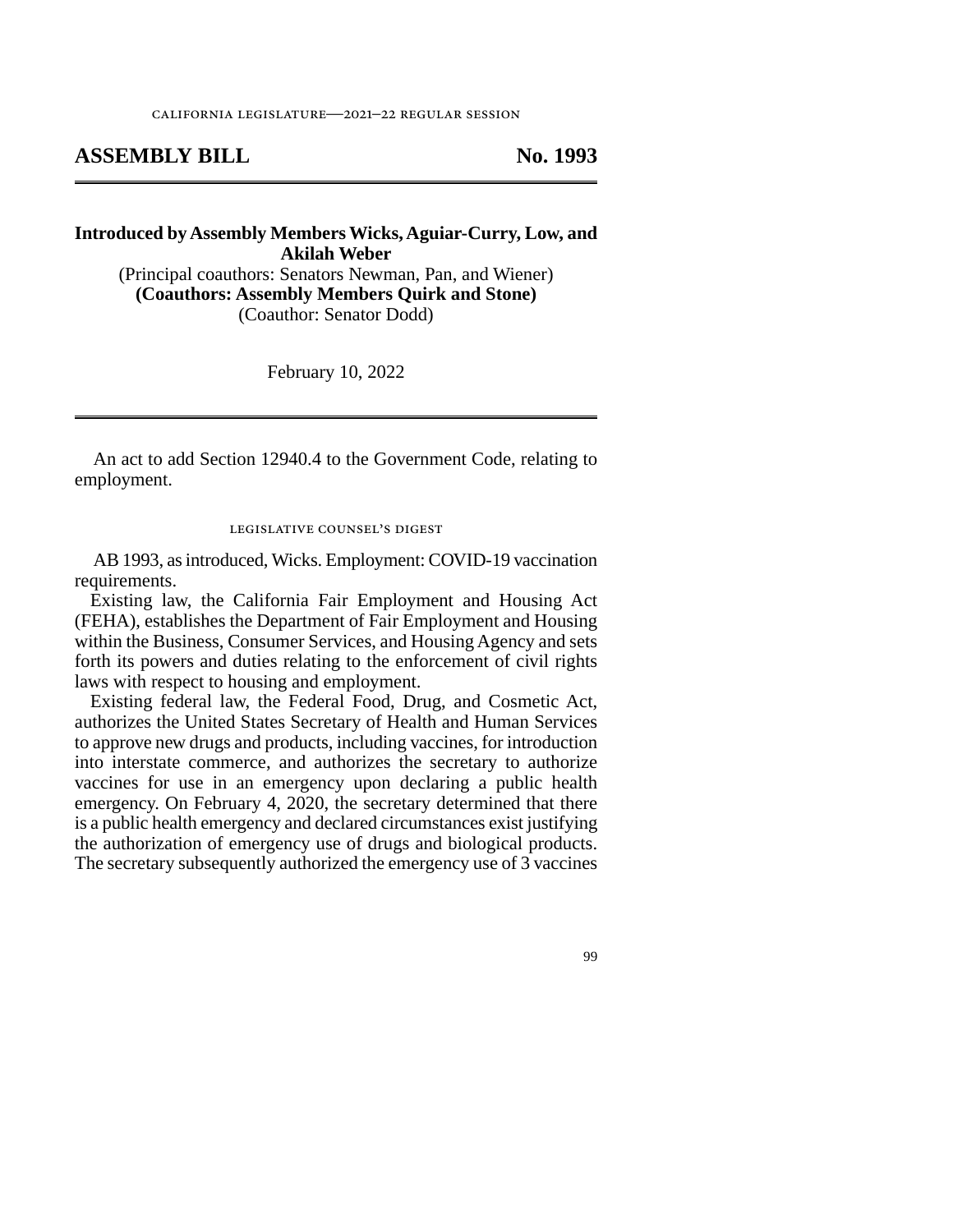for the prevention of COVID-19, and on August 23, 2021, the secretary approved a vaccine for the prevention of COVID-19.

The California Emergency Services Act authorizes the Governor to declare a state of emergency during conditions of disaster or extreme peril to persons or property, including epidemics. On March 4, 2020, the Governor declared a state of emergency relating to the COVID-19 pandemic. Pursuant to this authority, the Governor issued several executive orders requiring individuals in specified employment, health care, school, or other settings to provide proof of a COVID-19 vaccination status, unless specified exceptions are met.

This bill would require an employer to require each person who is an employee or independent contractor, and who is eligible to receive the COVID-19 vaccine, to show proof to the employer, or an authorized agent thereof, that the person has been vaccinated against COVID-19. This bill would establish an exception from this vaccination requirement for a person who is ineligible to receive a COVID-19 vaccine due to a medical condition or disability or because of a sincerely held religious belief, as specified, and would require compliance with various other state and federal laws. The bill would require proof-of-vaccination status to be obtained in a manner that complies with federal and state privacy laws and not be retained by the employer, unless the person authorizes the employer to retain proof.

This bill would require, on January 1, 2023, each employer to affirm, in a form and manner provided by the department, that each employee or independent contractor complied with these provisions, and would require the employer to affirm that each new employee or independent contractor is in compliance at the time of hiring or contracting with that person. The bill would require the department to impose a penalty of an unspecified amount on an employer for any violation of these provisions.

This bill would repeal these provisions when the federal Centers for Disease Control and Prevention's Advisory Committee on Immunization Practices determines that COVID-19 vaccinations are no longer necessary for the health and safety of individuals.

This bill would include findings that changes proposed by this bill address a matter of statewide concern rather than a municipal affair and, therefore, apply to all cities, including charter cities.

This bill would declare that its provisions are severable.

Vote: majority. Appropriation: no. Fiscal committee: yes. State-mandated local program: no.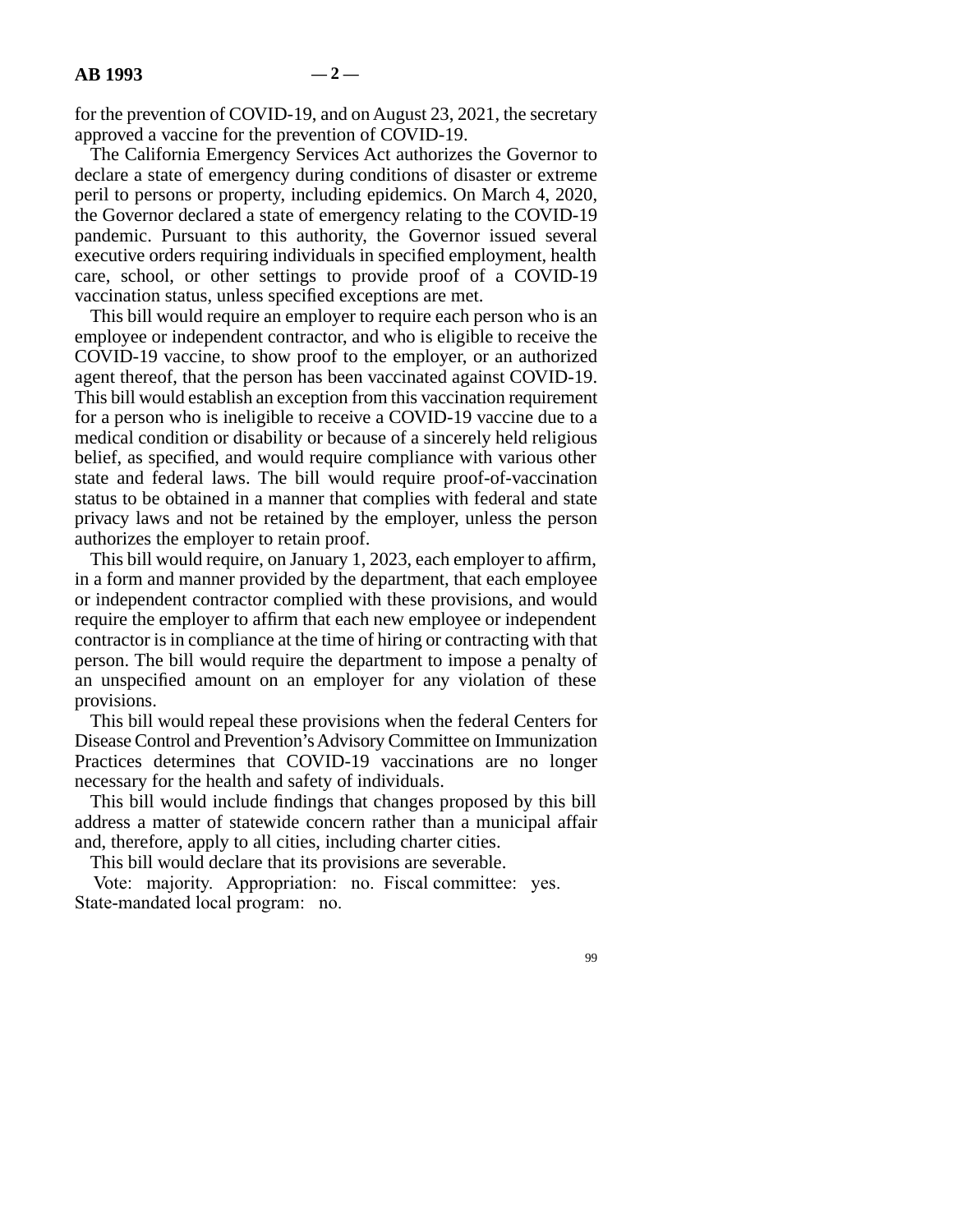*The people of the State of California do enact as follows:* 

1 SECTION 1. Section 12940.4 is added to the Government 2 Code, to read:

3 12940.4. (a) Notwithstanding any provision of this chapter or line 4 any other law, an employer shall require each employee or 5 independent contractor to provide proof to the employer, or an 6 authorized agent thereof, that the person has been vaccinated 7 against COVID-19.

8 (b) For purposes of this section, the following definitions apply: 9 (1) "Proof" means valid documentation of the person's 10 COVID-19 vaccination record, which may be their vaccine card 11 or a copy or a digital version thereof, as provided by their health 12 care provider, the State Department of Public Health. or another care provider, the State Department of Public Health, or another 13 state or federal agency.

14 (2) (A) "Vaccinated against COVID-19" means that the person 15 is fully vaccinated against COVID-19 by a vaccine authorized by 16 the United States Food and Drug Administration or the World 17 Health Organization.

18 (B) Notwithstanding subparagraph  $(A)$ , a person is considered 19 "vaccinated against COVID-19" for purposes of this section if the 20 person has received the first dose of a two-dose COVID-19 vaccine 21 authorized by the United States Food and Drug Administration or 22 the World Health Organization, provides proof of that first dose,<br>23 and provides proof of receiving the second dose of the vaccine and provides proof of receiving the second dose of the vaccine 24 within 45 days after receiving the first dose. 25 (c) (1) The requirement that a person be "vaccinated against

26 COVID-19" pursuant to subdivision (a) does not apply to a person 27 who is ineligible to receive a COVID-19 vaccine due to a medical 28 condition or disability or because of a sincerely held religious 29 belief that precludes the person from receiving a vaccination, 30 subject to verification thereof, and in compliance with this chapter 31 and other state and federal laws, including the reasonable 32 accommodation provisions of the federal Americans with 33 Disabilities Act of 1990 (Public Law 101-336) and Title VII of 34 the federal Civil Rights Act of 1964 (Public Law 88-352).

35 (2) The department shall consult with the State Department of 36 Public Health and the Division of Occupational Safety and Health

37 to provide guidance to employers on what constitutes a medical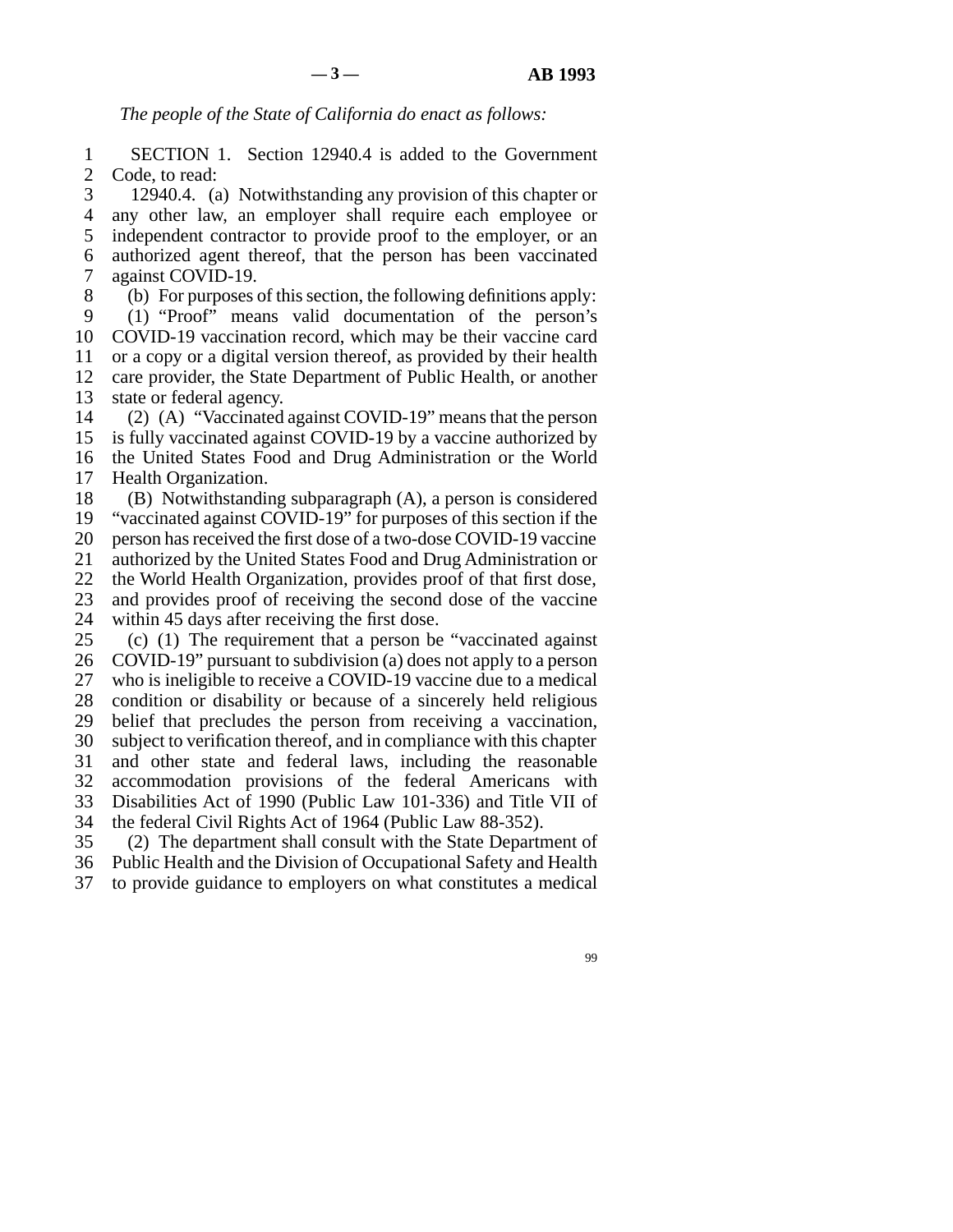line 1 condition or disability, or a sincerely held religious belief, for 2 purposes of this subdivision.<br>3 (d) (1) Proof-of-vaccination

(d)  $(1)$  Proof-of-vaccination status required pursuant to this 4 section shall be obtained in a manner that complies with federal 5 and state privacy laws and shall not be retained by the employer, 6 unless the person authorizes the employer to retain proof.

7 (2) An employer or authorized agent that obtains 8 proof-of-vaccination status pursuant to this section shall not share, 9 transfer, or sell that information with or to a third party.

10 (3) The department shall provide guidance to employers on how 11 to obtain and protect this information.

12 (e) (1) This section applies to both private and public employers.

13 (2) "Public employer," for purposes of this section, means:<br>14 (A) The state and every state entity, including, but not limi

 $(A)$  The state and every state entity, including, but not limited 15 to, the Legislature, the judicial branch, the University of California, 16 and the California State University.

17 (B) A political subdivision of the state, or agency or 18 instrumentality of the state or subdivision of the state, including, 19 but not limited to, a city, county, city and county, charter city, 20 charter county, school district, community college district, joint 21 powers authority, joint powers agency, and any public agency, 22 authority, board, commission, or district.

23 (f) (1) On January 1, 2023, each employer shall affirm, in a 24 form and manner provided by the department, that each employee<br>25 or independent contractor is in compliance with this section. or independent contractor is in compliance with this section.

26 (2) After January 1, 2023, each employer shall affirm, in a form 27 and manner determined by the department, that each new employee and manner determined by the department, that each new employee 28 or independent contractor is in compliance with this section at the 29 time of hiring or contracting with that person.

30 (g) The department shall impose a penalty of up to  $\qquad$  dollars 31 ( $\$\)$  on an employer who violates this section.

32 (h) The Legislature finds and declares that protecting the public 33 health and well-being of the people of California by requiring 34 proof of vaccination against COVID-19 for employment pursuant 35 to this section is a matter of statewide concern and is not a 36 municipal affair as that term is used in Section 5 of Article XI of 37 the California Constitution. Therefore, this section applies to all 38 cities, including charter cities.

39 (i) This section shall remain operative until the federal Centers 40 for Disease Control and Prevention's Advisory Committee on